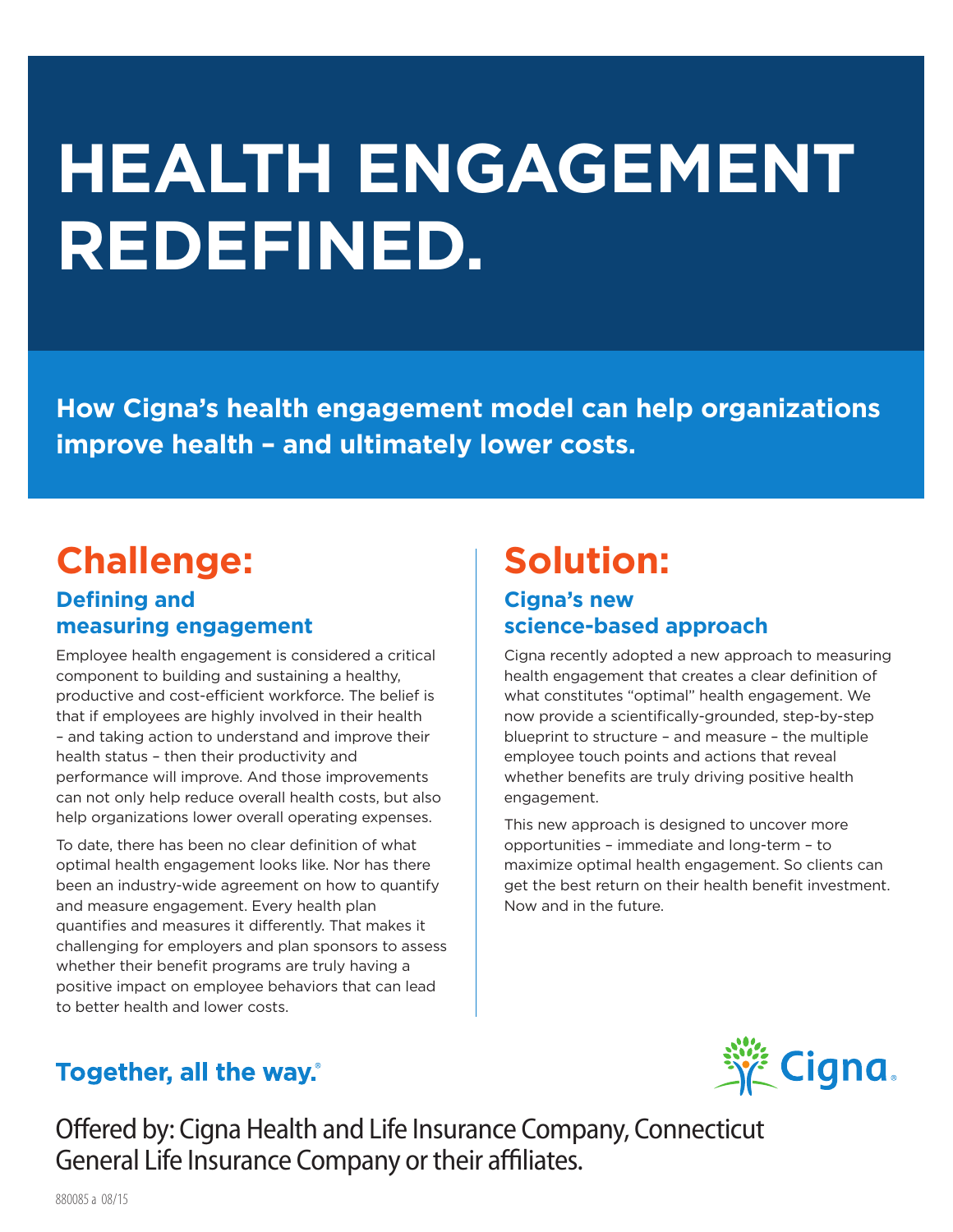# **Making it easier for customers to engage**

Over the past few years, Cigna has been evolving the way we engage our customers in health programs and services. Instead of the more traditional emphasis on chronic or at-risk populations, we've shifted our focus to supporting well-being across the entire population.

Customers have different needs and different ways they prefer to meet those needs. And most people engage with their health differently at different stages of their life. With this understanding, Cigna is taking a more holistic approach to health engagement that is also more consistent and grounded in established scientific principles.

We are also developing more compelling ways to motivate people to become more engaged with their health, including the Cigna Health Matters<sup>SM</sup> gamified digital health assessment, incentives for meeting healthy goals,\* pursuits, challenges and more.

Customers have different needs and different ways they prefer to meet those needs. And most people engage with their health differently at different stages of their life.

### **Why we measure engagement differently**

Our old definition of health engagement focused only on how specific groups of people engaged with specific programs. And engagement was only measured by tracking telephone or digital interactions.

The new definition is more comprehensive. It now looks at how all members of the workforce – sick, at risk or healthy – engage in health programs.

We are also changing the way we define, measure and report on health engagement. Using established theories of health and illness behavior as the foundation, we've made it easier for individuals to engage with us in the ways they prefer. Then track their engagement in two key areas:

- **› How they connect.** We track interactions by phone, digital activity, onsite and doctor visits, and more.
- **› How they behave.** We track the health activities each customer completes in their journey of health.

Combined, this information is used to create a comprehensive total engagement metric.

### **Why this new approach matters**

Cigna's new approach to measuring health engagement provides clients with detailed, actionable intelligence about their health plans, including:

- **›** How well their current benefit programs are motivating healthier behaviors
- **›** Short and long-term opportunities to drive engagement and ultimately lower benefit costs

Our new customer engagement model uses the following established theoretical concepts of health and illness behavior to define the best ways to engage customers in healthy behaviors:

- **› Health Behavior** (Alonzo 1993)<sup>1</sup> Health behaviors are activities taken by a person believing himself or herself to be healthy for the purpose of preventing health problems.
- **› Illness Behavior** (Mechanic 1961)<sup>2</sup> Illness behaviors are the ways in which symptoms are perceived, evaluated, and acted upon by a person who recognizes pain, discomfort, or other signs of organic malfunction.
- **> Stages of Illness Model** (Suchman 1965)<sup>3</sup> This is what occurs from illness detection, to health care contact, to return to healthy status, or continuing in chronic status, or when dealing with serious illness that may lead to death.
- 1 Alonzo, A.A. 1993. Health Behavior: Issues, Contradictions and Dilemmas: Social Science and Medicine, 37: 1019-1034.
- 2 Mechanic, D. and Volkart, E.H. 1961. Stress, Illness Behavior and the Sick Role. American Sociological Review, 26: 51-58.
- 3 Suchman, E. 1965. Social Patterns of Illness and Medical Care. Journal of Health and Human Behavior, 6:2-16.
- \* Incentives may not be available for all populations, please check with your account manager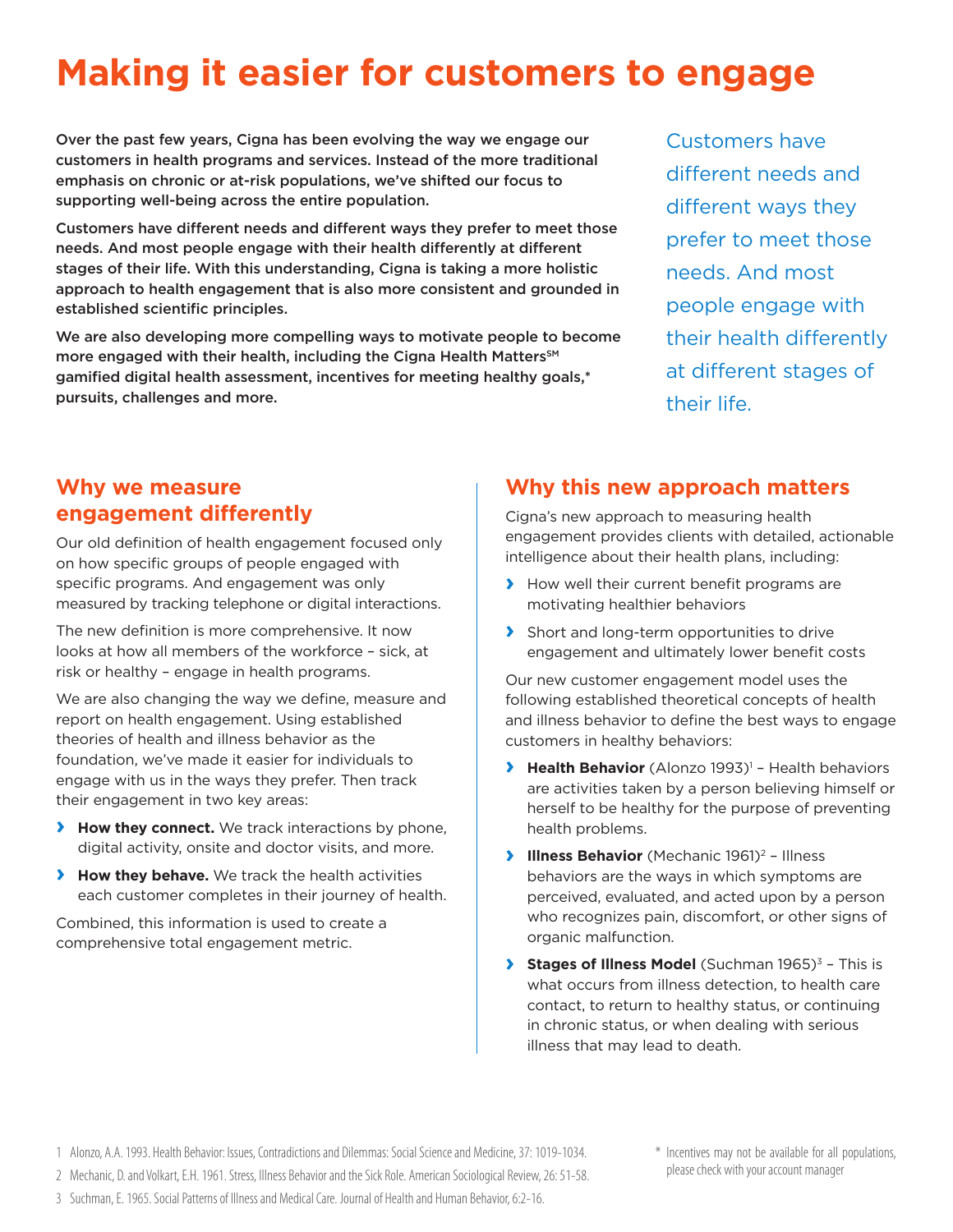# **How we measure and optimize health engagement**

Under Cigna's new model, we use information from a number of sources to measure and report engagement.

What follows is a step-by-step blueprint to achieve optimal health engagement and measure it accurately and consistently.

#### **What do people need? How do they want to get it? STEP 1: need?** How do they **STEP 2:**

Cigna is revolutionizing the way we use predictive modeling to identify customers and engage with them. At the heart of this new approach is the Cigna Health Matters Score<sup>SM\*</sup>, which integrates the information we have about our customers to optimize the way they interact with Cigna.

The Cigna Health Matters Score\*\* is a predictive modeling tool that calculates the best ways to connect with customers, making it simpler to:

- **›** Prioritize each customer's individual health risk(s)
- **›** Predict the best ways to connect and engage with them – by phone or email for example.
- **›** Guide customers to a preferred health program (digital or telephone coaching for example) to improve engagement



\* Cigna Health Matters Score, patent pending, file date August 4, 2014. \*\* Cigna Health Matters Score may not apply to all clinical programs.



### **Where are they now? Who needs the most help?**

At any point in time, a customer's health will fall into one of these categories:

- **›** Healthy
- **›** Healthy, but at risk for developing illness
- **›** Chronic condition
- **›** Acute illness
- **›** Combination of these

Employee health assessments provide some information about the current state of a population's health. But we don't rely only on self-reported risk factors. To get a more accurate and realistic picture of employee health, we can also link engagement to health status using a well-tested industry methodology that defines groups that are clinically similar.

#### **The five population segment classifications are:**

- **›** Healthy
- **›** Minor illness
- **›** Major illness/maternity
- **›** Chronic condition
- **›** Non-user of health services

By looking at past claim data and comparing it to the five categories, we can link engagement to health status. This gives us a more accurate assessment of a population's overall health.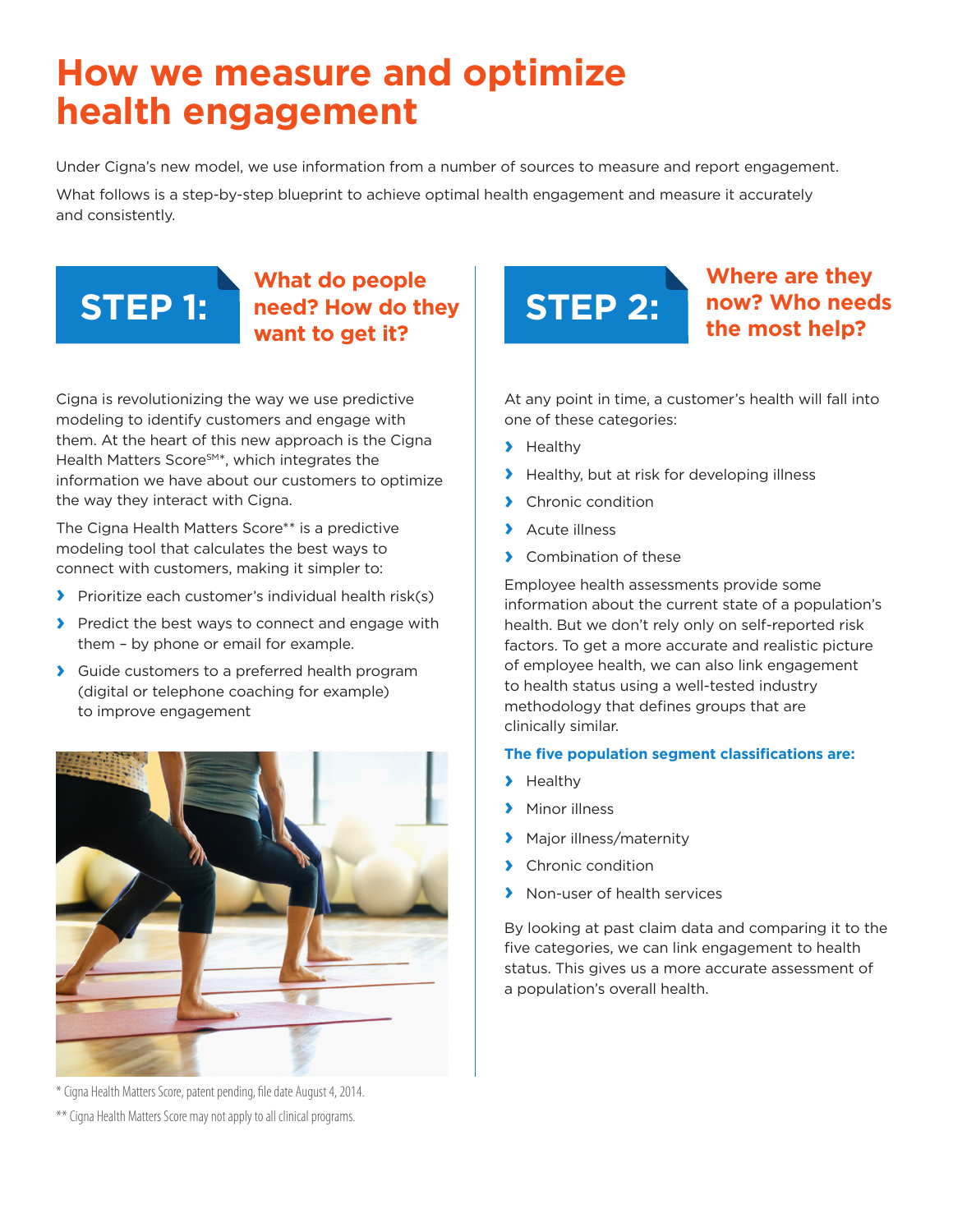#### **What are they doing when they're healthy?** STEP 3: **STEP 4:**

Health behaviors are the actions a person takes to maintain their physical and emotional health and also lower risks to health caused by a chronic condition.

#### **There are two types of health maintenance actions:**

- **›** Health protection behaviors are actions taken to maintain and improve health
- **›** Health detection behaviors include taking tests or screenings to identify illness

In our new engagement model, customers are considered engaged when they have completed two or more health maintenance actions.

#### **For example:**

- **›** Completing a biometric screening
- **›** Setting a prevention or detection goal during telephone coaching
- **›** Calling Cigna's 24-hour health information line
- **›** Setting or meeting a digital challenge or pursuit

### **What are they doing when they're sick?**

Illness behaviors are actions a person takes to support daily care for chronic conditions, to prevent acute illness from becoming worse, or to slow/stop the progression of chronic conditions.

#### **Health improvement actions include:**

- **›** Taking action or changing behavior to improve the current illness (illness behaviors)
- **›** Taking action to detect and protect themselves from other illnesses. (health behaviors)

In our new engagement model, customers who are experiencing an illness are considered engaged when they complete two or more health maintenance activities from Step 3 **or** one or more health improvement actions.

#### **For example:**

- **›** Taking part in a case management program
- **›** Having hospital pre-admission and post-discharge counseling
- **›** Participating in Cigna's cancer support program
- **›** Progressing towards or meeting a digital goal for managing Diabetes

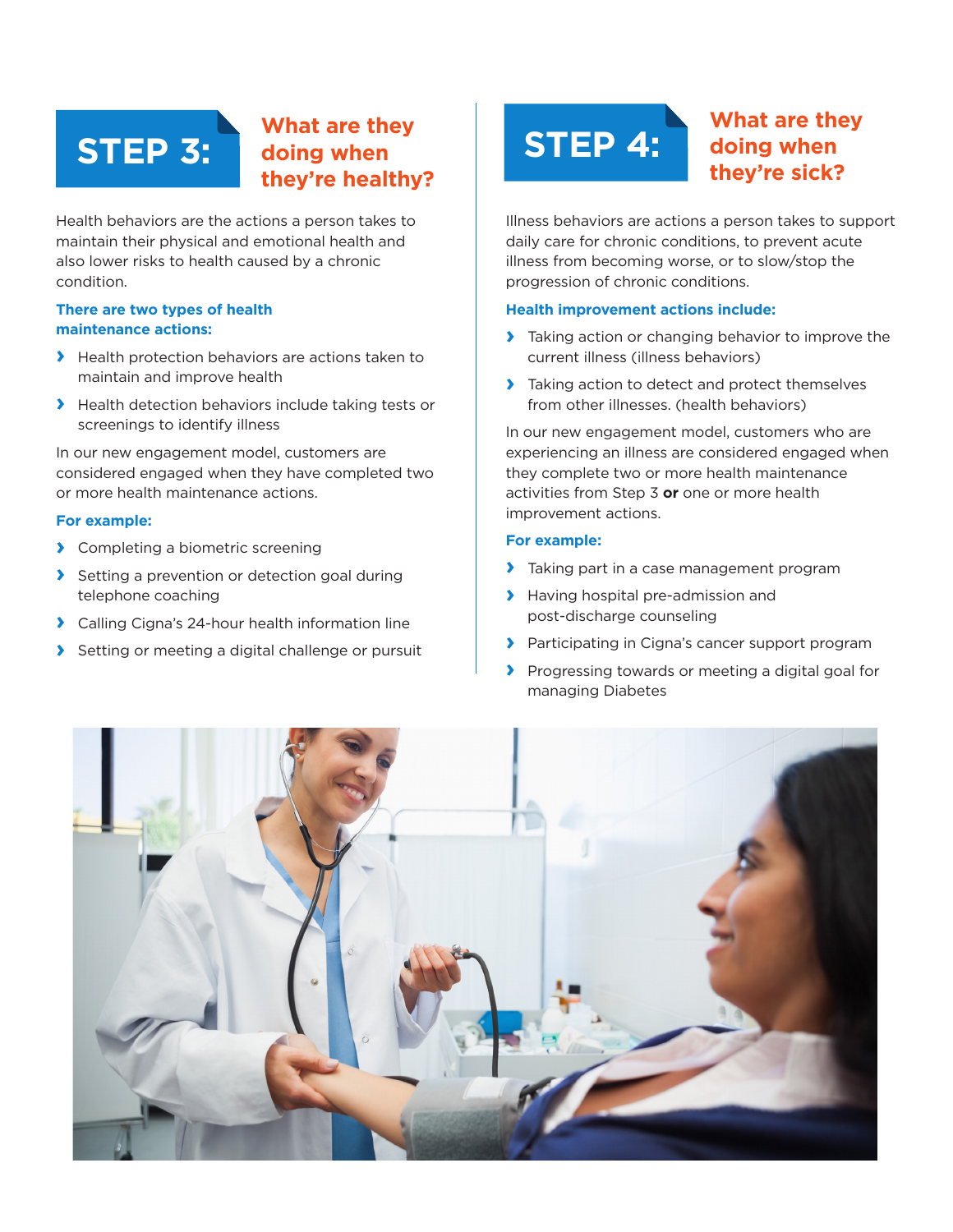## **STEP 5: How do we know it's working?**

As part of redefining the concept of health engagement, we have redesigned client reporting to provide clear, actionable information about health engagement.

#### **Client reporting now includes data on:**

- **›** Health maintenance engagement
- **›** Health improvement engagement
- **›** Total employee engagement

#### **Cigna Health Matters - Engagement Index Summary**



#### **Total health engagement as a % of population Comments**

- **›** Cigna's Health Matters Engagement Index provides greater insight into engagement across all of the health and wellness programs and services Cigna offers
- **›** In the current period 42% of the total population has engaged in two or more Health Maintenance actions or one or more Health Improvement actions. This is a decrease of 2% from the base period of 44%. This compares to a norm of 37%
- **›** When engagement is split into Health Maintenance and Health Improvement activities, 39% of the population has completed 2 or more Health Maintenance activities, and 6% of the population completed 1 or more Health Improvement activities during the current period, compared to 41% and 6% respectively in the base period
- **›** When the population is split into segments, the Healthy\*\*\* segment had the greatest overall engagement at 54% for the current period

| <b>Segment</b>             | <b>Health Maintenance (HM)</b><br>$(2+)$ |         |             | <b>Health Improvement (HI)</b><br>$(1+)$ |         |       | <b>Total Engagement</b><br>(2+ HM or 1+ HI) |         |             |
|----------------------------|------------------------------------------|---------|-------------|------------------------------------------|---------|-------|---------------------------------------------|---------|-------------|
|                            | Base                                     | Current | <b>Norm</b> | <b>Base</b>                              | Current | Norm  | <b>Base</b>                                 | Current | <b>Norm</b> |
| Chronic Illness            | 48%                                      | 46%     | 45%         | 13%                                      | 15%     | 14%   | 55%                                         | 53%     | 52%         |
| Major Episode* / Maternity | 51%                                      | 51%     | 46%         | 8%                                       | 4%      | 5%    | 54%                                         | 52%     | 48%         |
| Minor Episode**            | 49%                                      | 45%     | 46%         | 0%                                       | $1\%$   | $1\%$ | 49%                                         | 46%     | 46%         |
| Healthy***                 | 57%                                      | 54%     | 46%         | 2%                                       | $0\%$   | $0\%$ | 59%                                         | 54%     | 46%         |
| Non User                   | 4%                                       | 3%      | 3%          | 0%                                       | $0\%$   | $0\%$ | 4%                                          | 4%      | 3%          |
| Total                      | 41%                                      | 39%     | 35%         | 6%                                       | 6%      | 5%    | 44%                                         | 42%     | 37%         |

#### **Engagement by behavior type and population segment**

This is a sample report, for illustrative purposes only.

\*Major Episode >\$500 per episode

\*\*Minor Episode <\$500 per episode

\*\*\* Healthy - only preventive claims